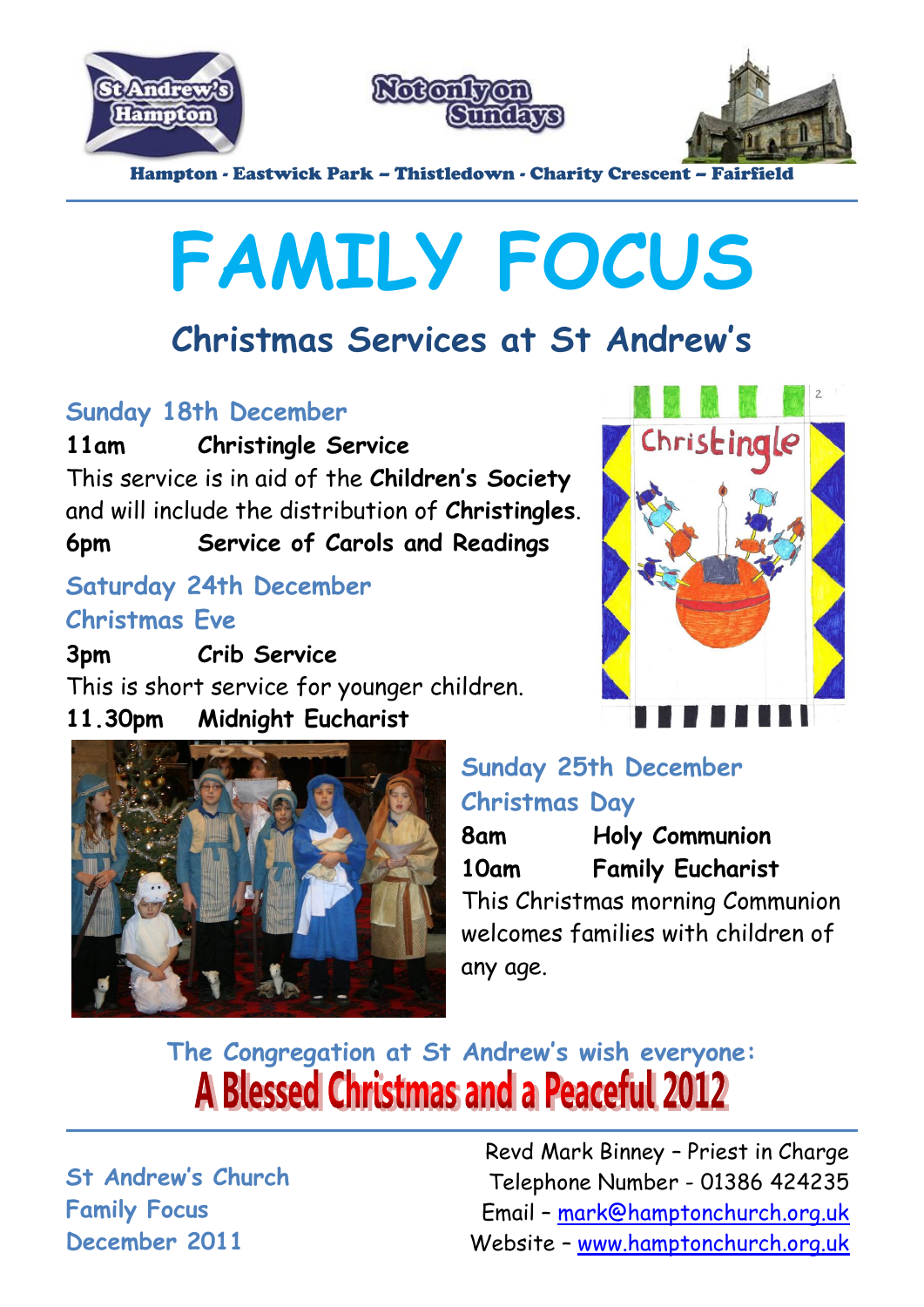## **Mark Binney, Priest in Charge**

It's nearly Christmas 2011. There is an anticipation that something great is about to happen. For children it might be Father Christmas and all those presents. For adults it might be the joy of spending time with the family.

On that first Christmas Mary and Joseph must have had a sense of anticipation. They had done their best to make ready for the arrival of their baby. Joseph had found a

place in a stable at the back of an Inn where Mary could give birth. There is a simplicity to this scene which resonates with the birth of us all into the world. The pain of labour and then the joy as this new small baby is born, so vulnerable, yet an object of wonder.

What a privilege it must have been to be present at the birth of Jesus. God had allowed himself to be that vulnerable baby. This is the joy which gives meaning to our Christmas celebrations and which we sing about in our Carols. It is the real Christmas, the first Christmas. All the trimmings, decorations and presents make sense if Jesus is at the heart of it all. This December let us receive Jesus who was and is Christmas.

> **'O Holy Child of Bethlehem descend to us we pray. Cast out our sin, and enter in, be born in us today!'**

#### St Andrew's Tots

The Tots Team are encouraged to report growth in the number of people coming especially the morning sessions. Numbers were small at the beginning, we prayed and recently we have seen numbers grow (five adults with eight children last time).

Doors are still open to welcome more mums / carers with children as well as volunteers to join us in play, chat and refreshment.

The Tots meet in term time on Fridays: 1st & 3rd Fridays 13:15 to 14:45 and 2nd & 4th Fridays 9:00 to 10:30hrs. For more information please contact Rhoda on 07932 652 646 or drop into one of the sessions.



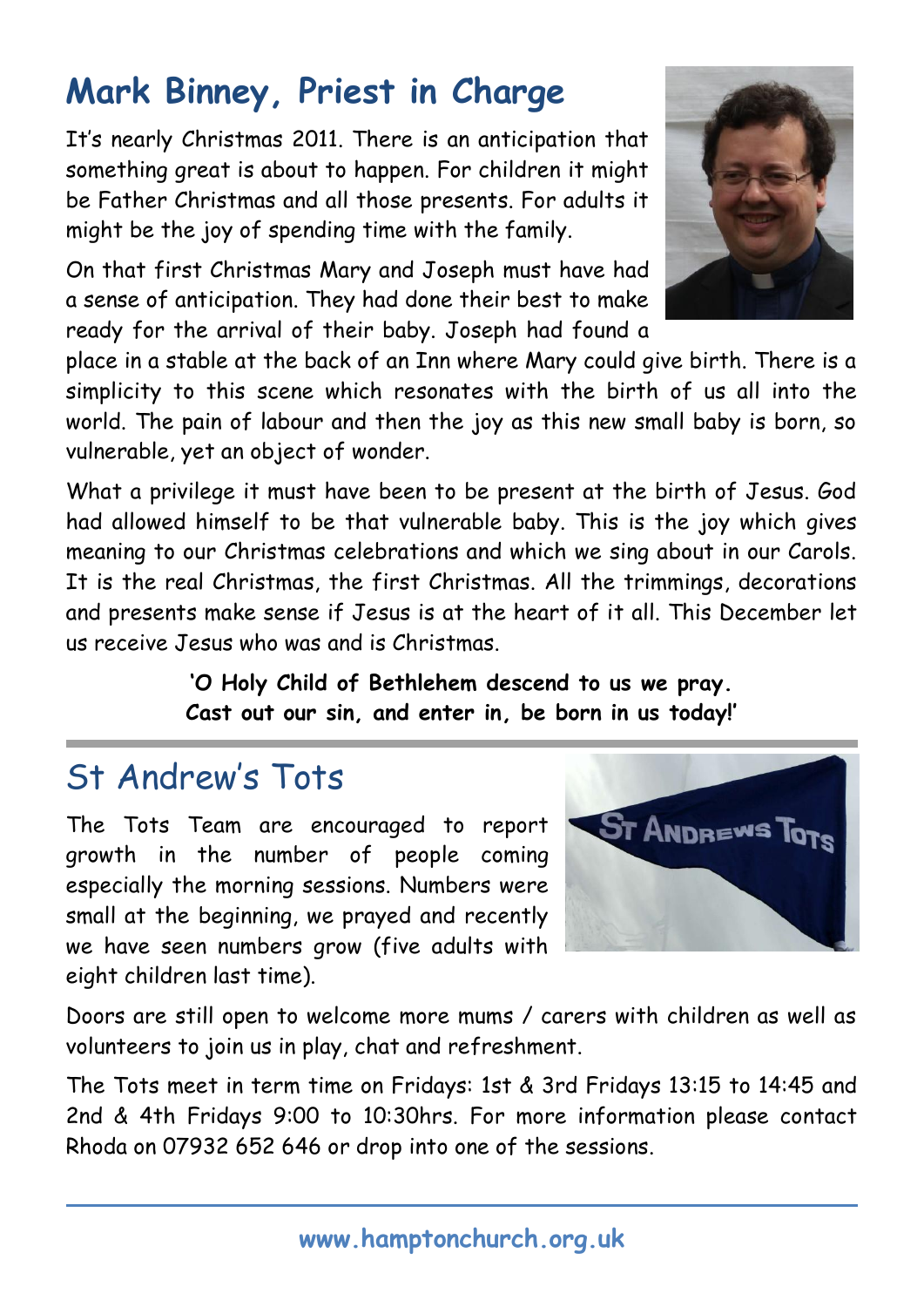## **OPEN THE BOOK**

Pupils at St Andrew's continue to play an active part in the Tuesday "Open the Book" Acts of Worship.

Over the last few months the assemblies have featured stories from the Old Testament under the heading of "**Men who dared to do right**":

The Burning Bush Exodus 3-4 The King Who Would Not Listen Jeremiah 36 Down in the Well Jeremiah 38 The Boys who Liked to Say No! Daniel 1

During the Christmas Season the stories take on a **Christmas Theme**:

Joseph's Story Matthew 1 The Shepherd's Story Luke 2 The Wise Men's Story Matthew 2

In January the next module has the theme "**Children Play their Part**" which has five stories.

> The Helpful Servant 2 Kings 5 Snatched to Safety 2 Kings 11-12 Small King, Big Task 2 Kings 11-12 The Two Sons Matthew 21 Be Like Me Matthew 18



The St Andrews Church team members are grateful to pupils, parents and staff for their support and wish you all:

<u>Merry Christmas and a Happy New Year!</u>